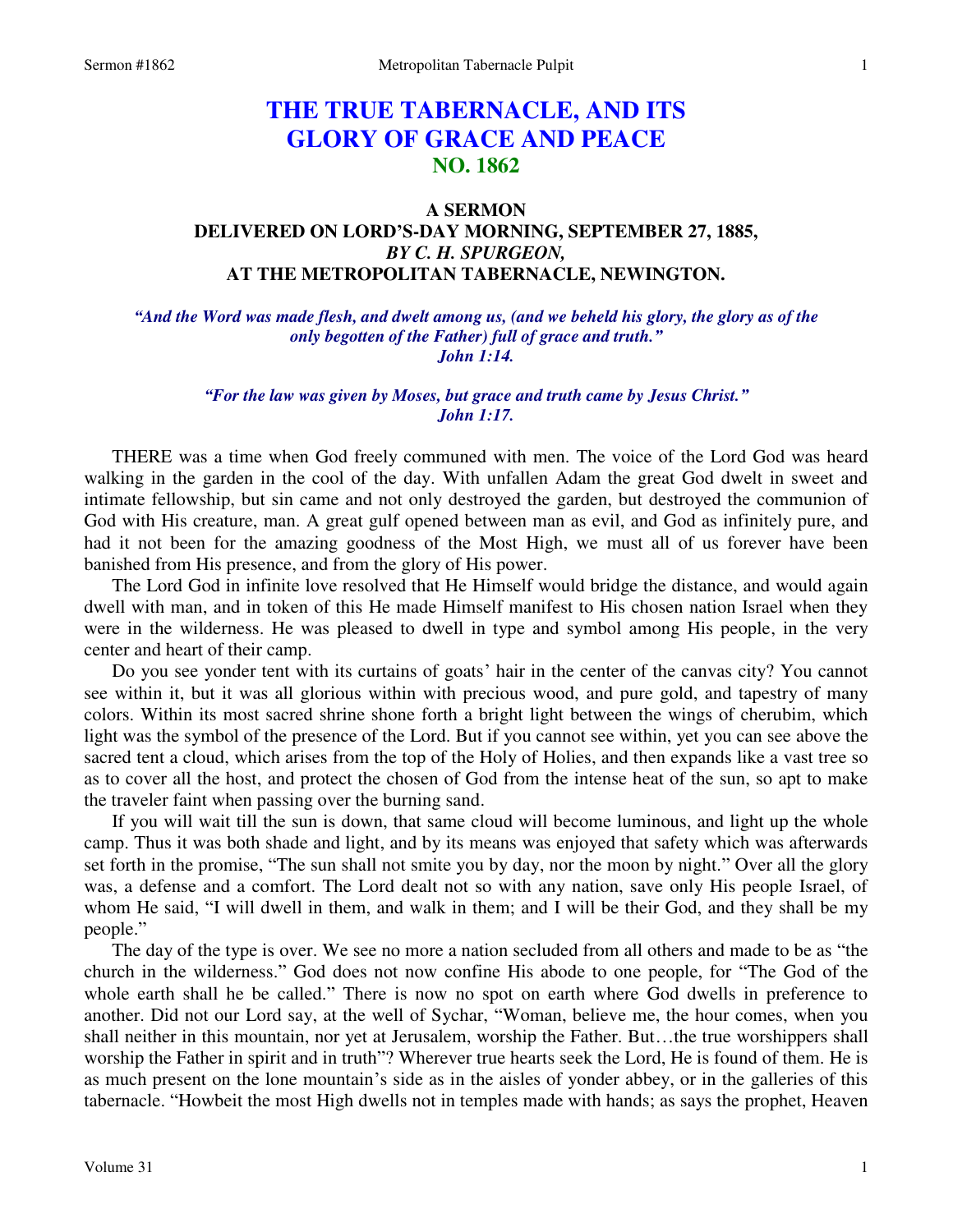is my throne, and earth is my footstool: what house will you build me? says the LORD: or what is the place of my rest?"

 Yet there is a true house of God, a real temple of the Infinite, a living abode of the Godhead. The epistle to the Hebrews speaks of "the true tabernacle, which the Lord pitched, and not man." There is still a trysting-place where God does still meet with man, and hold fellowship with Him. That place is the person of the Lord Jesus Christ, "in whom dwells all the fullness of the Godhead bodily."

 The manhood of Christ is become to us the anti-type of that tent in the center of the camp. God is in Christ Jesus, Christ Jesus is God, and in His blessed person God dwells in the midst of us as in a tent, for such is the force of the original in our text. "The Word was made flesh, and tabernacled, or tented, among us." That is to say, in Christ Jesus the Lord dwelt among men, as God of old dwelt in His sanctuary in the midst of the tribes of Israel. This is very delightful and hopeful for us—the Lord God does dwell among us through the incarnation of His Son.

 But the substance far excels the shadow, for in the wilderness the Lord only dwelt in the abode of man, but now His approach to us is closer, for He dwells in the flesh of man. "The Word was made flesh, and dwelt among us." Note that word "flesh." It does not say, "The Word was made *man,"* it means that, but the use of the word "flesh," brings the Lord Jesus still closer to us, and shows that He took on Him the very nature and substance of manhood. He did not merely assume the name and notion, and appearance of manhood, but the reality, the weakness, the suffering, the mortality of our manhood He actually took into union with Himself. He was no phantom, or apparition, but He had a human body and a human soul. "The Word was made flesh." When the Lord became bone of our bone, and flesh of our flesh, His incarnation in a human body brought Him far nearer to man than when He only abode within curtains, and occupied a tent in the midst of Israel.

 Moreover, it is to be noted that God does in the person of Jesus not merely dwell among men, but He has joined Himself unto men—the Word not only dwelt in flesh, but "was made flesh." It is impossible to use words which are exactly accurate to describe the wonderful incarnation of the Son of God in human flesh, but these words are used to show that our Lord is as truly and as really man as He is God. Not only does God dwell in the body of man, but our Lord Jesus is God and man in one person. He is not ashamed to speak of men as His brethren. "Forasmuch then as the children are partakers of flesh and blood, he also himself likewise took part of the same," so that the Lord Jesus is one with us.

 This approach to us is exceedingly close. God was never one with the tabernacle, but in Christ Jesus He is one with us. This union has in it a sweetness of sympathy, a tenderness of relationship, and condescension of fellowship greatly to be admired. Now we listen to the music of that blessed name Emanuel, "God with us." In the person of the only begotten, our Lord and Savior Jesus Christ, we see God reconciling the world unto Himself. Let us rejoice and be glad that we have in Jesus more than Israel had in the holy place of the tabernacles of the Most High. The ancient believer gazed upon the sacred tent, he thought of the holy place of sacrifice, and the Holy of Holies, the inner shrine of the Lord's indwelling, but we have infinitely more, we have God in our nature, and in Him "truly our fellowship is with the Father, and with his Son Jesus Christ."

 In and around the tent wherein the Lord dwelt in the center of the camp there was a manifestation of the presence of God. This was the glory of that house, but how scanty was the revelation! A bright light which I have already mentioned, the Shekinah, is said to have shone over the mercy seat, but the High Priest only could see it, and he only saw it once in the year when he entered with blood within the veil. Outside, above the holy place, there was the manifest glory of the pillar of cloud by day and of fire by night. This sufficed to bear witness that God was there, but still, cloud and fire are but physical appearances, and cannot convey a true appearance of God, who is a spirit. God cannot be perceived by the senses, and yet the fiery, cloudy pillar could appeal to the eyes only.

 The excellence of the indwelling of God in Christ is this—that there is in Him a glory as of the only begotten of the Father, the moral and spiritual glory of Godhead. This is to be seen, but not with the eyes, this is to be perceived, but not by the carnal senses. This is seen, and heard, and known, by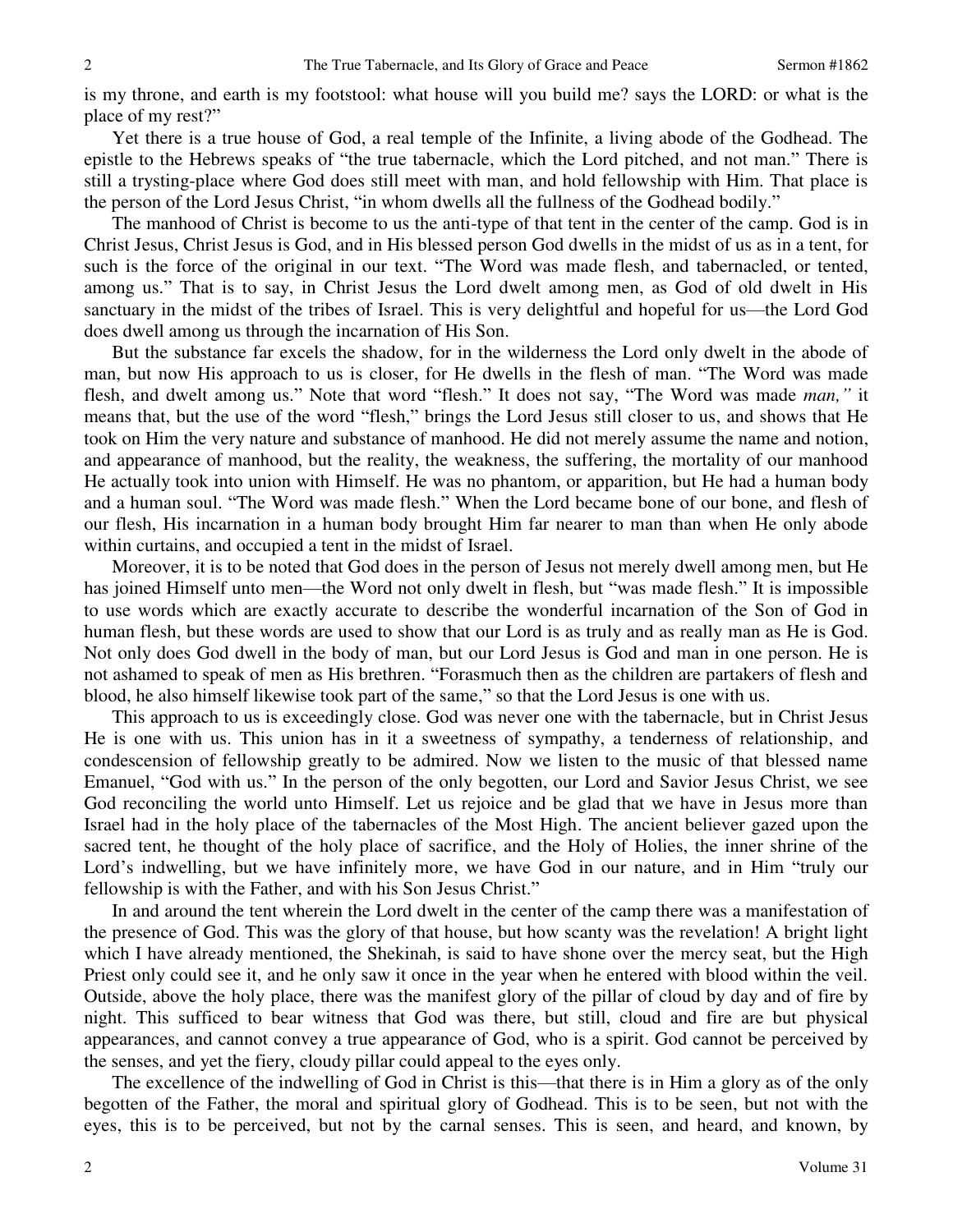spiritual men, whose mental perceptions are keener than those of sight and hearing. In the person of the Lord there is a glory which is seen by our faith, which is discerned of our renewed spirits, and is made to operate upon our hearts. The glory of God in the sanctuary was seen only by the priest of the house of Aaron. The glory of God in the face of Christ is seen by all believers, who are all priests unto God.

 That glory the priest beheld but once in the year, but we steadily behold that glory at all times, and are transformed by the sight. The glory of God in the face of Jesus Christ is not a thing of outward appearance, to be beheld with the eyes, like the pillar of cloud and fire, but there is an abiding, steady luster of holy, gracious, truthful character about our Lord Jesus Christ, which is best seen by those who by reason of sanctification are made fit to discern it. Blessed are the pure in heart, for they shall see God, yea, they do see Him in Christ Jesus. "No man has seen God at any time; the only begotten Son, which is in the bosom of the Father, he has declared him."

 Many of us besides the apostles can say, "We beheld his glory, the glory as of the only begotten of the Father, full of grace and truth." We have not seen Jesus raise the dead. We have not seen Him cast out devils. We have not seen Him hush the winds and calm the waves, but we do see, with our mind's eye, His spotless holiness, His boundless love, His superlative truth, His wondrous heavenliness, in a word, we have seen, and do see, His fullness of grace and truth. And we rejoice in the fact that the tabernacling of God among men in Christ Jesus is attended with a more real glory than the mere brilliance of light and the glow of flame. The condescension of Christ's love is to us more glorious than the pillar of cloud, and the zeal of our Lord's self-sacrifice is more excellent than the pillar of fire. As we think of the divine mysteries which meet in the person of our Lord, we do not envy Israel the gracious manifestations vouchsafed her when "a cloud covered the tent of the congregation, and the glory of the LORD covered the tabernacle," for we have all this and more in our incarnate God, who is with us always, even to the end of the world.

 As the Holy Spirit shall help me, I shall at this time say, first of all, *Let us behold this tabernacling of God,* and secondly, *Let us avail ourselves of this tabernacling of God in all the ways for which it was intended.* 

**I.** First, then, LET US BEHOLD THIS TABERNACLING OF GOD WITH US.

"We beheld his glory, the glory as of the only begotten of the Father, full of grace and truth." In Jesus Christ all the attributes of God are to be seen, veiled, but yet truly there. You have only to read the Gospels, and to look with willing eyes, and you shall behold in Christ all that can possibly be seen of God. It is veiled in human flesh, as it must be, for the glory of God is not to be seen by us absolutely. It is toned down to these dim eyes of ours, but the Godhead is there, the perfect Godhead in union with the perfect manhood of Christ Jesus our Lord, to whom be glory forever and ever.

 Two divine things are more clearly seen in Jesus than aught else. Upon these I would speak at this time, considering the two together, and then each one separately—"Full of grace and truth."

 Observe the two glorious qualities, joined inseparably—grace and truth—and observe that they are spoken of *in the concrete*. The apostle says that the only begotten is "full of grace and truth." He did not come to tell us about grace, but actually to bring us grace. He is not full of the news of grace and truth, but of grace and truth themselves. Others had been messengers of gracious tidings, but He came to bring grace. Others teach us truth, but Jesus is the truth. He is that grace and truth whereof others spoke. Jesus is not merely a teacher, an exhorter, a worker of grace and truth, but these heavenly things are in Him, He is full of them.

 I want you to note this. It raises such a difference between Christ and others. You go to others to hear of grace and truth, but you must go to Christ to see them. There may be, there is, grace in other men, but not as it is in Christ. They have it as water flowing through a pipe, but He has it as water in its fountain and source. He has grace to communicate to the sons of men, grace without measure, grace essential and abiding. There is truth in others where God has wrought it, by His Spirit, but it is not in them as it is in Christ. In Him dwells the depth, the substance, the essence of the fact. Grace and truth come to us by Him, and yet they evermore abide in Him.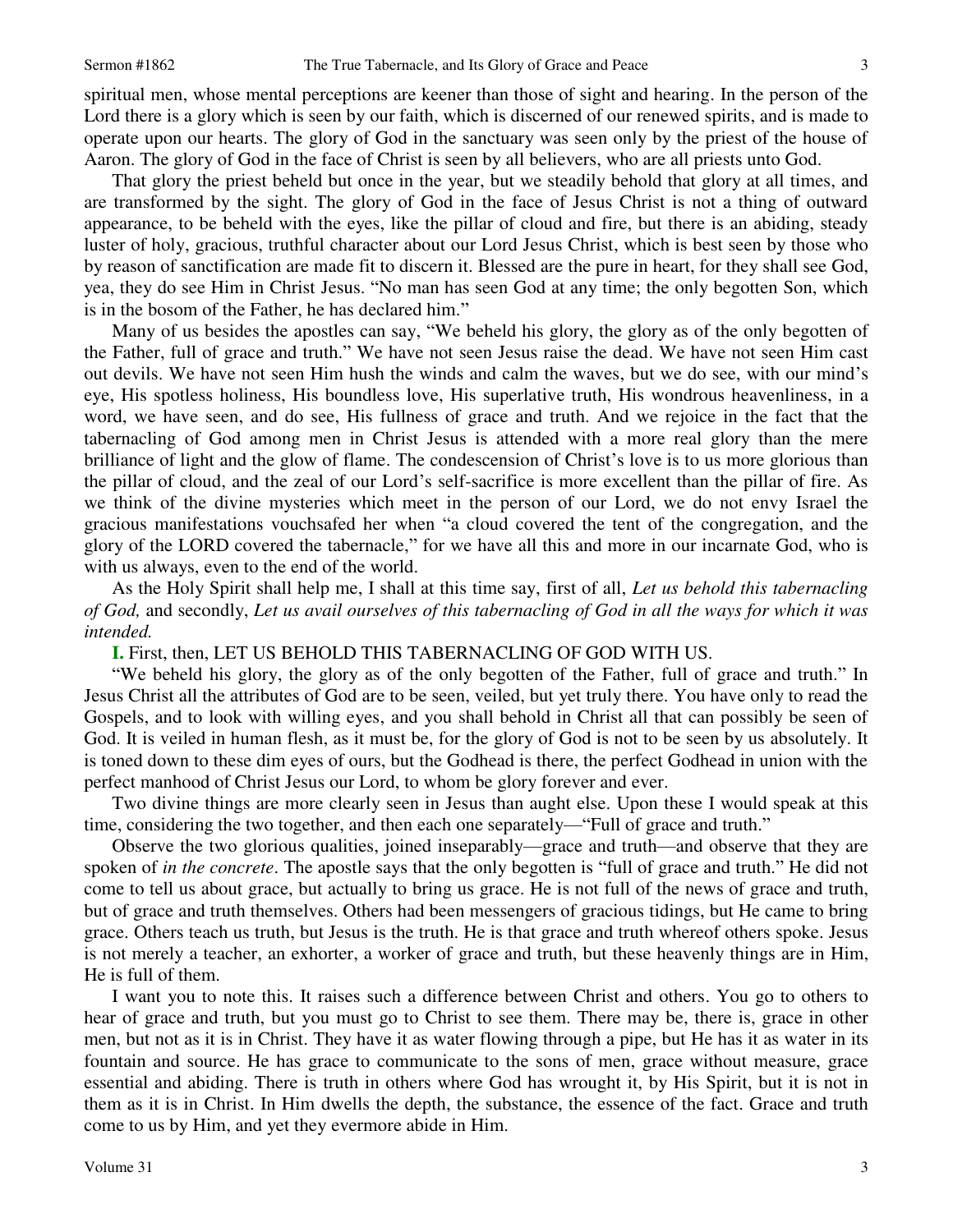I say again, our Lord did not merely come to teach grace and truth, or to impress them upon us, but He came to exhibit in His own person, life, and work, all the grace and truth which we need. He has brought us grace in rivers and truth in streams, of these He has an infinite fullness, of that fullness all His saints receive.

 This grace and truth are *blended*. The "and" between the two words I would treat as more than a common conjunction. The two rivers unite in one fullness—"Full of grace and truth," that is to say, the grace is truthful grace, grace not in fiction nor in fancy, grace not to be hoped for and to be dreamed of, but grace every atom of which is fact—redemption which does redeem, pardon which does blot out sin, renewal which actually regenerates, salvation which completely saves. We have not here blessings which charm the ear and cheat the soul, but real, substantial favors from God that cannot lie.

 Then blend these things the other way. "Grace and truth," the Lord has come to bring us truth, but it is not the kind of truth which censures, condemns, and punishes. It is gracious truth, truth steeped in love, truth saturated with mercy. The truth which Jesus brings to His people comes not from the judgment seat, but from the mercy seat. It has a gracious drift and aim about it, and ever tends to salvation. His light is the life of men.

 If you are overshadowed with a dark truth which seems to deepen your despair, look at it again and you will perceive within it a hidden light which is sown for the righteous. The darkness of convincing and humbling truth makes for light, by engendering despair of self, heart-searching truth is meant to drive you to the true hope.

 There is grace to God's people in everything that falls from the lips of Jesus Christ. His lips are like lilies dropping sweet smelling myrrh. Myrrh in itself is bitter, but such is the grace of our Lord Jesus that His lips impart sweetness to it. See how grace and truth thus blend, and qualify each other! The grace is all true, and the truth is all gracious. This is a wondrous compound made according to the art of the divine Apothecary. Where else is grace so true, or truth so gracious?

 Furthermore, it is grace and truth *balanced*. I wish I were able to communicate my thoughts this morning as they came to me when I was meditating upon this passage, but this thought almost speaks for itself. The Lord Jesus Christ is full of grace, but then He has not neglected the other quality which is somewhat sterner, namely, that of truth.

 I have known many in this world very loving and affectionate, but they have not been faithful. On the other hand, I have known men to be sternly honest and truthful, but they have not been gentle and kind. But in the Lord Jesus Christ there is no defect either way. He is full of grace which invites the publican and the sinner to Himself, but He is full of truth which does repels the hypocrite and Pharisee. He does not hide from man a truth however terrible it may be, but He plainly declares the wrath of God against all unrighteousness. But when He has spoken terrible truth, He has uttered it in such a gracious and tender manner, with so many tears of compassion for the ignorant and those that are out of the way, that you are as much won by His grace as convinced by His truth.

 Our Lord's ministry is not truth alone, nor grace alone, but it is a balanced, well-ordered system of grace and truth. The Lord Himself is in His character "just and having salvation." He is both King of righteousness and King of peace. He does not even save unjustly, nor does He proclaim truth unlovingly. Grace and truth are equally conspicuous in Him.

 Beloved, notice here, that, both these qualities in our Lord are *at the full*. He is "full of grace." Who could be more so? In the person of Jesus Christ the immeasurable grace of God is treasured up. God has done for us by Christ Jesus exceeding abundantly above all that we ask, or even think. It is not possible even for imagination to conceive of any person more gracious than God in Christ Jesus. You cannot desire, certainly you cannot require, anything that should exceed what is found of grace in the person, offices, work, and death of the only begotten. Come, you that have large minds, and intellects that are creative, and see if you can devise anything that should be mentioned in the same day with what God, in the infinite glory of His grace, has given us in the person of His Son.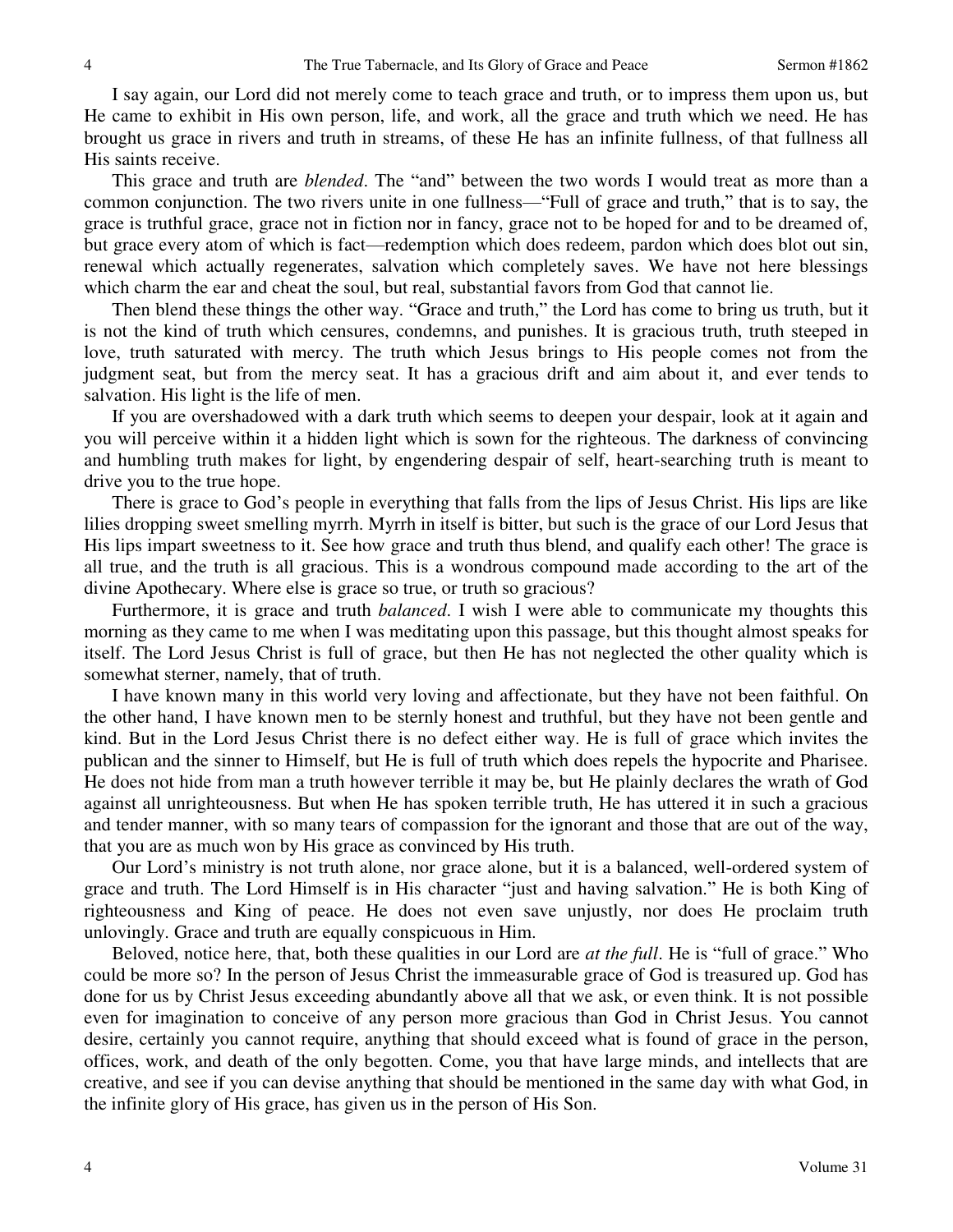And there is an equal fullness of truth about our Lord. He Himself, as He comes to us as the revelation and manifestation of God, declares to us, not some truth, but all truth. All of God is in Christ, and all of God means all that is true, and all that is right, and all that is faithful, and all that is just, all that is according to righteousness and holiness. Christ Jesus has brought to us the justice, truth, and righteousness of God to the full. He is the Lord our righteousness. There are no reserves of disagreeable fact in Christ. There is nothing hidden from us of truth that might alarm us, nor anything that might have shaken our confidence.

 Nor, on the other hand, is any truth kept back which might have increased our steadfastness. He says, "If it were not so I would have told you." Admire the full-orbed splendor of the Sun of Righteousness. Ask not with Pilate, "What is truth?" but behold it in God's dear Son. Oh, I know not how to speak to you upon themes so full and deep! How shall I, that am but as a twinkling dewdrop on a blade of grass, reflect the full glory of this Sun of Righteousness? But all truth and all grace dwell in Christ in all their fullness beyond conception, and the two lie in each other's bosoms forever, to bless us with boundless, endless joy and glory.

Thus I have taken the two together. Now I want to dwell briefly on each one by itself.

*Grace* is put first. "We beheld his glory the glory as of the only begotten of the Father, full of grace." Jesus Christ is the Son of God. He is His only begotten Son. Others are begotten of God, but no other was ever begotten of God as Christ was. Consequently, when He came into this world the glory that was about Him was a glory as of the only begotten. A very singular, and very special, and incommunicable glory abides in the person of our Lord. Part of this was the glory of His grace.

 Now, in the Old Testament, in that thirty-fourth chapter of Exodus, which we read in part this morning, you notice that the glory of God lay in His being "the LORD God, merciful and gracious, long-suffering, and abundant in goodness and truth." The glory of the only begotten of the Father must lie in the same things as the glory of the Father, namely, in long-suffering, goodness, and truth. In Christ there is a wonderful display of the gentleness, patience, pity, mercy, and love of God. Not merely did He teach the grace of God, and invite us to the grace of God, but in Himself He displayed the grace of God.

 This is to be seen, first, in His incarnation. It is a wonderful instance of divine grace that the Word should be made flesh and dwell among us, and reveal His glory to us. Apart from anything that springs out of the incarnation of Christ, that incarnation itself is a wondrous act of grace. There must be hope for men now that man is next akin to God through Jesus Christ. The angels were not mistaken when they not only sang, "Glory to God in the highest," but also, "on earth peace, goodwill towards men," because in Bethlehem the Son of God was born of a virgin. God in our nature must mean God with gracious thoughts towards us. If the Lord had meant to destroy the race, He never would have espoused it and taken it into union with Himself. There is fullness of grace in the fact of the Word made flesh tabernacling among us.

 More than this, there is fullness of grace in the life of Christ when we consider that He lived here in order to perfect Himself as our High Priest. Was He not made perfect through His sufferings, that He might sympathize with us in all our woes? He was compassed with infirmities, bore our sorrows, and endured those crosses of the human life which press so heavily on our own shoulders—and all this to make Himself able to deal graciously with us in a tender and brotherly way.

 Apart from that which comes out of this wonderful brotherhood, there is a bottomless depth of grace about the fellowship itself. The Lord Jesus cannot curse me, for He has borne my curse. He cannot be unkind to me, for He has shared my sorrows. If every pang that rends my heart has also rent His heart, and if into all my woes He has descended even deeper than I have gone, it must mean love to me, it cannot mean anything else—and it must mean truth, for Jesus did not play at fellowship, His griefs were real. I say then that this manifestation of God in the person of Christ Jesus is seen in His sorrowing life to be full of grace and truth.

 Then think for a minute of what He did. He was so full of grace that when He spoke His words dropped a fatness of grace, the dew of His own love was upon all His discourses, and when He moved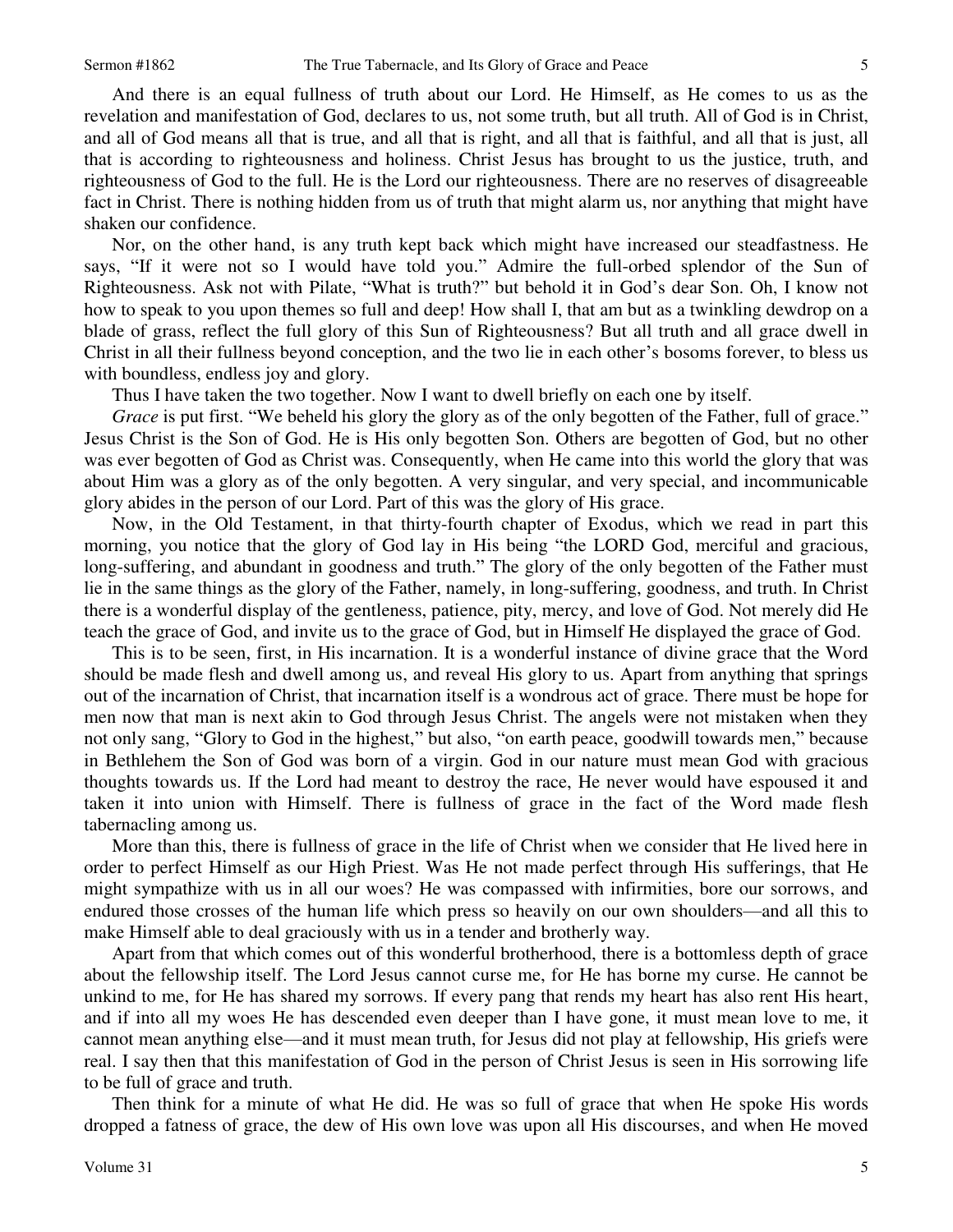about and touched men here and there, virtue went out of Him, because He was so full of it. At one time He spoke and pardoned a sinner, saying, "Your sins be forgiven you," at another moment He battled with the consequences of sin, raising men from sickness and from death. Again He turned Himself and fought with the prince of darkness himself, and cast him out from those whom he tormented. He went about like a cloud which is big with rain, and therefore plentifully waters waste places. His life was boundless compassion. There was a power of grace about His garments, His voice, His look, and in all He was so true that none ever thought Him capable of subterfuge. Everywhere He went He scattered grace among the children of men, and He is just the same now—fullness of grace abides in Him still.

 When it came to His death, which was the pouring out of His soul, then His fullness of grace was seen. He was full of grace indeed, forasmuch as He emptied Himself to save men. He was Himself not only man's Savior, but his salvation. He gave Himself for us. He was indeed full of grace when He bare our sins in His own body on the tree. His was love at its height, since He died on the cross, "the just for the unjust, to bring us to God." Pronounce the word "substitution," and you cannot help feeling that the Substitute for guilty man was full of grace. Or use that other word, "representative," and remember that whatever Jesus did, He did as the covenant head of His people. If He died, they died in Him; if He rose again, they rose in Him; if He ascended up on high, they ascended in Him, and if He sits at the right hand of God, they also sit in the heavenly places in Him.

 When He shall come a second time it shall be to claim the kingdom for His chosen as well as for Himself, and all the glory of the future ages is for them, and not for Himself alone. He says, "Because I live, you shall live also." Oh, the richness of the grace and truth that dwell in our Lord as the representative of His people! He will enjoy nothing unless His people enjoy it with Him. "Where I am, there also shall my servant be." To him that overcomes will I grant to sit with me in my throne, even as I also overcame, and am set down with my Father in his throne."

There is yet another word higher than "substitution," higher than "representation," and that is "union." We are one with Christ, joined to Him by a union that never can be broken. Not only does He do what He does, representing us, but we are joined unto Him in one spirit, members of His body, and partakers of His glory. Is not this grace, grace unspeakable? Is it not a miracle of love that worms of earth should ever be one with incarnate Deity, and so one that they never can be separated throughout the ages?

 Thus I have shown you that there is in our Lord a fullness of grace. Your own thoughts will dig deeper than mine.

 But then it is said there is in Him a fullness of *truth,* by which I understand that in Christ Himself, not merely in what He said, and did, and promised, there is a fullness of truth. And this is true, first, in the fact that He is the fulfillment of all the promises that went before concerning Him. God had promised great things by His prophets concerning the coming Messiah, but all those predictions are absolutely matters of fact in the person of the Well-beloved. "All the promises of God are yea and Amen in Christ Jesus." Verily He has bruised the serpent's head. Verily He has borne our griefs, and carried our sorrows. Verily He has proclaimed liberty to the captives. Verily He has proved Himself a prophet like unto Moses.

 According to my second text, in verse seventeen, I understand our Lord Jesus to be "truth" in the sense of being the substance of all the types. The law that was given by Moses was but symbolical and emblematical, but Jesus is the truth. He is really that blood of sprinkling which speaks better things than that of Abel. He is in very deed the paschal lamb of God's Passover. He is the burnt-offering, the sinoffering, and the peace-offering—all in one! He is the true scapegoat, the true morning and evening lamb, in fact, He is in truth what all the types and figures were in pattern.

 Blessed be God, brethren, whenever you see great things in the Old Testament in the type, you see the real truth of those things in the person of the Lord Jesus Christ. The Jew had nothing that we have not. He had nothing even in outline and shadow which we have not obtained in substance. The covenant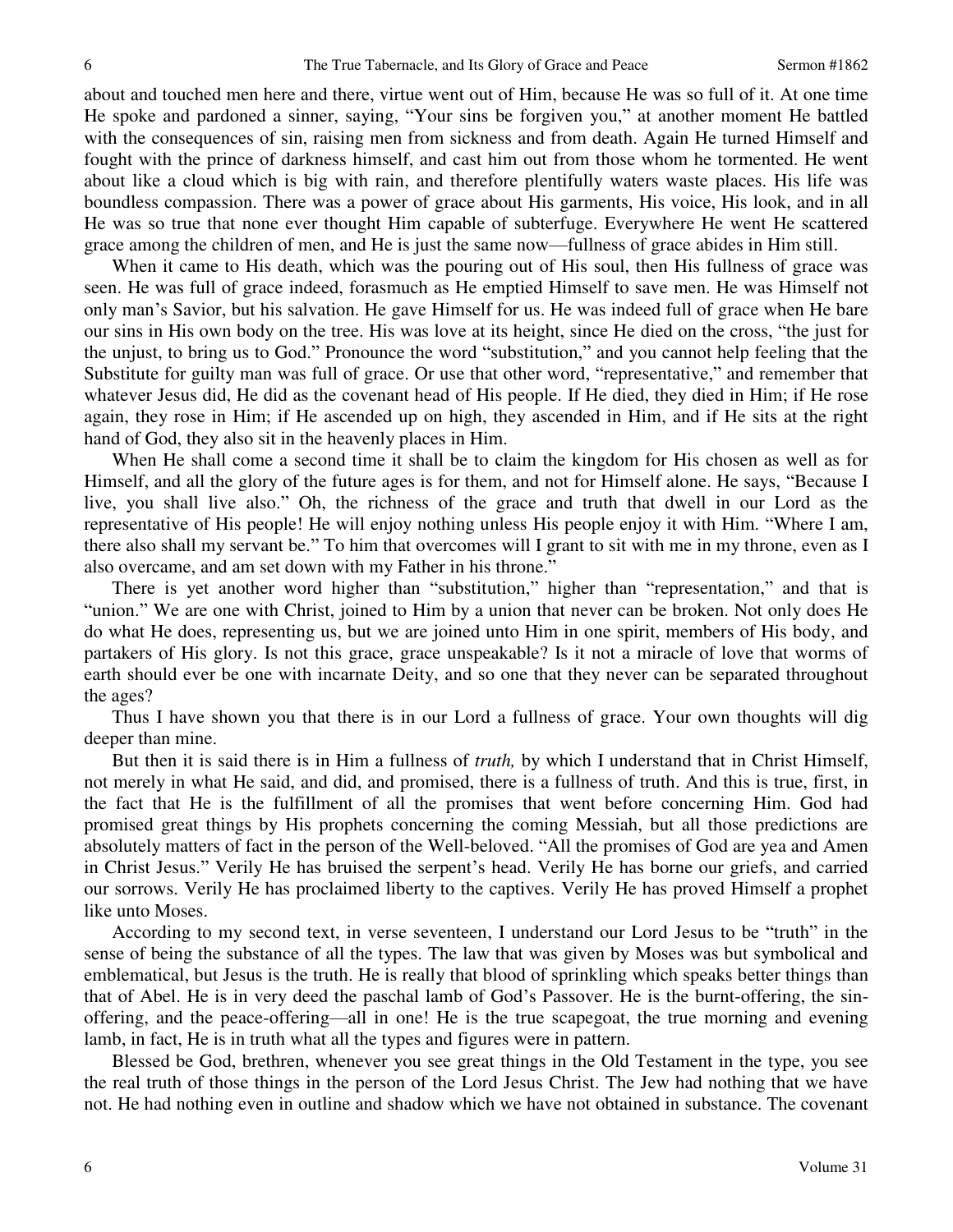in its fullness is in Christ—the prophecy is in Moses, the fulfillment is in Jesus—the foreshadowing is in the law, the truth is in the Word made flesh.

 Further than that, our Lord Jesus Christ is said to be grace and truth in this sense that He truthfully deals with matters of fact in the case of our salvation. I know the notion of the world is that the salvation of Christ is a pretty dream, a handsome piece of sentiment. But there is nothing dreamy about it. It is no fiction, it is fact upon fact. The Lord Jesus Christ does not gloss over or conceal the condition of man in his salvation. He finds man condemned, and takes him as condemned in the very worst sense, condemned of a capital offense, and as man's substitute He endures the capital penalty, and dies in the sinner's stead.

 The Lord Jesus views the sinner as depraved, yea, as dead in trespasses and sins, and He quickens him by His resurrection life. He does not wink at the result of the fall and of actual sin, but He comes to the dead sinner and quickens him. He comes to the diseased heart and heals it. To me the Gospel is a wonderful embodiment of omnipotent wisdom and truth. If the Gospel had said to men, "The law of God is certainly righteous, but it is too stern, too exacting, and therefore God will wink at many sins, and make provision for salvation by omitting to punish much of human guilt." Why, my brethren, we should always have been in jeopardy. If God could be unjust to save us, He could also be changeable, and cast us away. If there was anything rotten in the state of our salvation, we should fear that it would fail us at last.

 But our foundation is sure, for the Lord has excavated down to the rock. He has taken away every bit of mere sentiment and sham, and His salvation is real throughout. It is a glorious salvation of grace and truth, in which God takes the sinner as He is, and deals with Him as He is. Yea, and deals with the sinner as God is, on the principles of true righteousness, and yet saves him.

 But it means more than that. The Lord deals with us in the way of grace, and that grace encourages a great many hopes, but those hopes are all realized, for He deals with us in truth. Our necessities demand great things, and grace actually supplies those great things. The old law could never make those who came thereunto perfect as pertaining to the conscience, but the grace of God makes believers perfect as pertaining to the conscience.

 If I were to sit down and try to imagine a flaw in the ground of my salvation by Christ, I could not do it. Believing as I do in Him who bore my sins in His own body on the tree, I feel that by no possibility can His atonement fail me. I have not imagination strong enough to feign a reason for distrust. I do not see hole or corner in which any charge could lurk against the man that believes in Jesus Christ. My conscience is satisfied, and more than satisfied.

 Sometimes it even seems to me that my sins could not have deserved that the Son of God should die. The atonement is greater than the sin. Speak of the vindication of the law!—is not the vindication even greater than the dishonor? Does not the law of God shine out more lustrous in its indescribable glory through the sacrifice of Christ as the penalty for sin, than it would have done had it never been broken, or had all the race of law-breakers been swept into endless destruction? O brothers, in the salvation of Jesus there is grace unrivalled! There is a deep verity, a substantiality, an inward soul-satisfaction in the sacrifice of Christ, which makes us feel that it is a full atonement—a fountain of "grace and truth."

 Nor have I yet quite brought out all the meaning, even if I have succeeded so far. Christ has brought to us "grace and truth," that is to say, He works in believers both grace and truth. We want grace to rescue us from sin, He has brought it. We need truth in the inward parts, He has wrought it. The system of salvation by atonement is calculated to produce truthful men. The habit of looking for salvation through the great sacrifice fosters the spirit of justice, begets in us a deep abhorrence of evil, and a love for that which is right and true.

 By nature we are all liars, and either love or make a lie. For this cause we are content with refuges of lies, and we compass ourselves with deceit. In our carnal state we are as full of guile as an egg is full of meat, but when the Lord comes to us in Christ, no longer imputing our trespasses to us, then He takes out of our heart that deceit and desperate wickedness which had otherwise remained there. I say it, and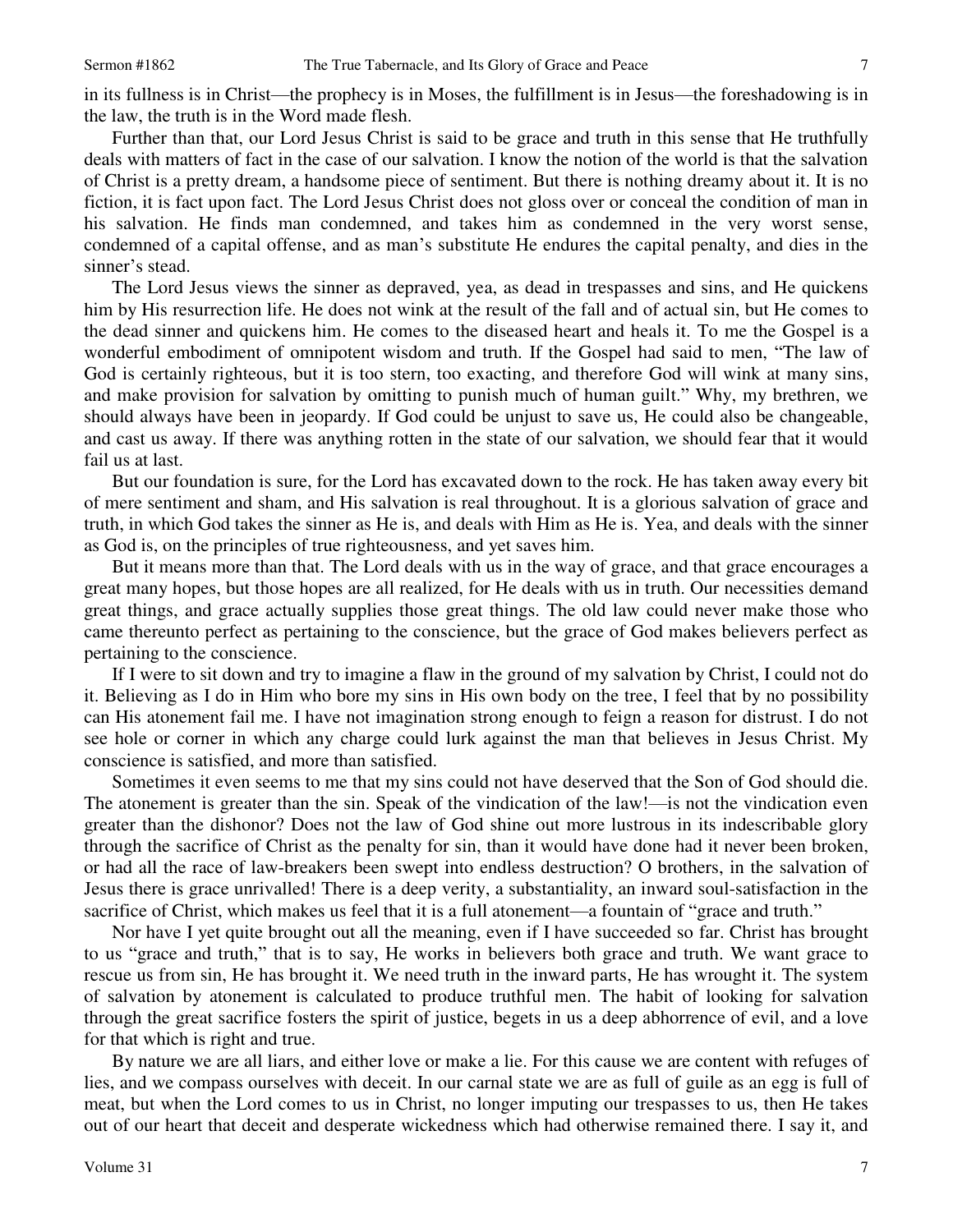dare avow it, that the system of salvation by the indwelling of God in Christ and the atonement offered by Him for men, has a tendency in it to infuse grace into the soul and to produce truth in the life. The Holy Ghost employs it to that end. I pray that you and I may prove it so by the grace which causes us to love both God and man, and the truthfulness with which we deal in all the affairs of life.

 Thus our Lord has displayed the glory of God in the grace and truth with which He is filled. I am sorry I have spoken so feebly on a theme so grand. May the Spirit bless you even through the infirmities of my speech!

**II.** Now I want a few minutes to say to you, Come brothers and sisters, LET US AVAIL OURSELVES OF THIS TABERNACLING OF GOD AMONG US.

 First, then, if God has come to dwell among men by the Word made flesh *let us pitch our tents around this central* tabernacle. Do not let us live as if God were a long way off. To the Israelites God was equally near from every quarter of the camp. The tabernacle was in the center, and the center is equally near to every point of the circumference. No true Israelite could say, "I must go across the sea, or soar up into the air, or dive into the depths to find my God." Every Israelite could say, "He dwells between the cherubim: I have but to go to His tabernacle to be in His presence and speak with Him."

 Our God is not far from any one of His people this day. We are made nigh by the blood of Christ. God is everywhere present, but there is a higher presence of effectual grace in the person of the only begotten. Do not let us live as if we worshipped a far-off God. Let us not repine as if we were deserted. Let us not feel alone, for the Father is with us—

#### *"God is near thee; therefore cheer thee, sad soul."*

Open your window towards Jerusalem, as Daniel did. Pray with your eye upon Christ, in who dwells all the fullness of the Godhead bodily in the greatest nearness to us. God is never far away since Christ has come to dwell among men.

 Next, *let us resort to this central tabernacle to obtain grace to help in time of need*. Let us come to Christ without fear, for He has grace to give, and He will give it to us abundantly, whenever we need it. I like to think of the wording of my text. Leave out the parenthesis, and it runs, "He dwelt among us full of grace." He could not have dwelt among such provoking ones if He had not been full of grace. But if He dwells among us full of grace, we need not fear that He will cast us away because of our sins and failings.

 I invite you, therefore, to come boldly to Him who is full of forgiving love. I beg you to come and receive of His fullness, for grace is truly grace when it is communicated. Grace which is not distributed is grace in name only. "Alas!" you say, "I need so much grace." Brother, it is treasured up in Christ for you without measure. It is placed in Him that you may have it.

 Do we not try to persuade the sinner that there is life in a look? Shall I need to persuade saints that grace is equally free to them? Do we not tell the sinner that God is not to be sought for as far away, but that He is waiting to be gracious? Must I tell the believer the same? You may at this moment obtain all the grace you need. The door is open—enter and take what you will. Do not stop till you reach home and go through a set of religious exercises, but here, and now, believe in Jesus to the full.

In the center of the camp is the incarnate God. Israel had but to go to the central tent to find present help in time of trouble. In the person of Christ, who has said, "I am with you alway, even to the end of the world," there is, in truth, all the grace you can possibly need. Come to this well and drink. Receive of His fullness and go on your way rejoicing.

 What next shall we do? Brethren, since God in Christ is in the midst of us, *let us abide in joyful, peaceful confidence in Him who is grace and truth to us*. Do not let us wander to other sources. To whom would we go? Shall we leave our God? Shall we leave His grace, His truth? Do not let us dream that He is changed, for He is God. Do not imagine that He has removed, for He has said, "This is my rest forever: here will I dwell, for I have desired it." Do not let us conceive that His grace and truth are